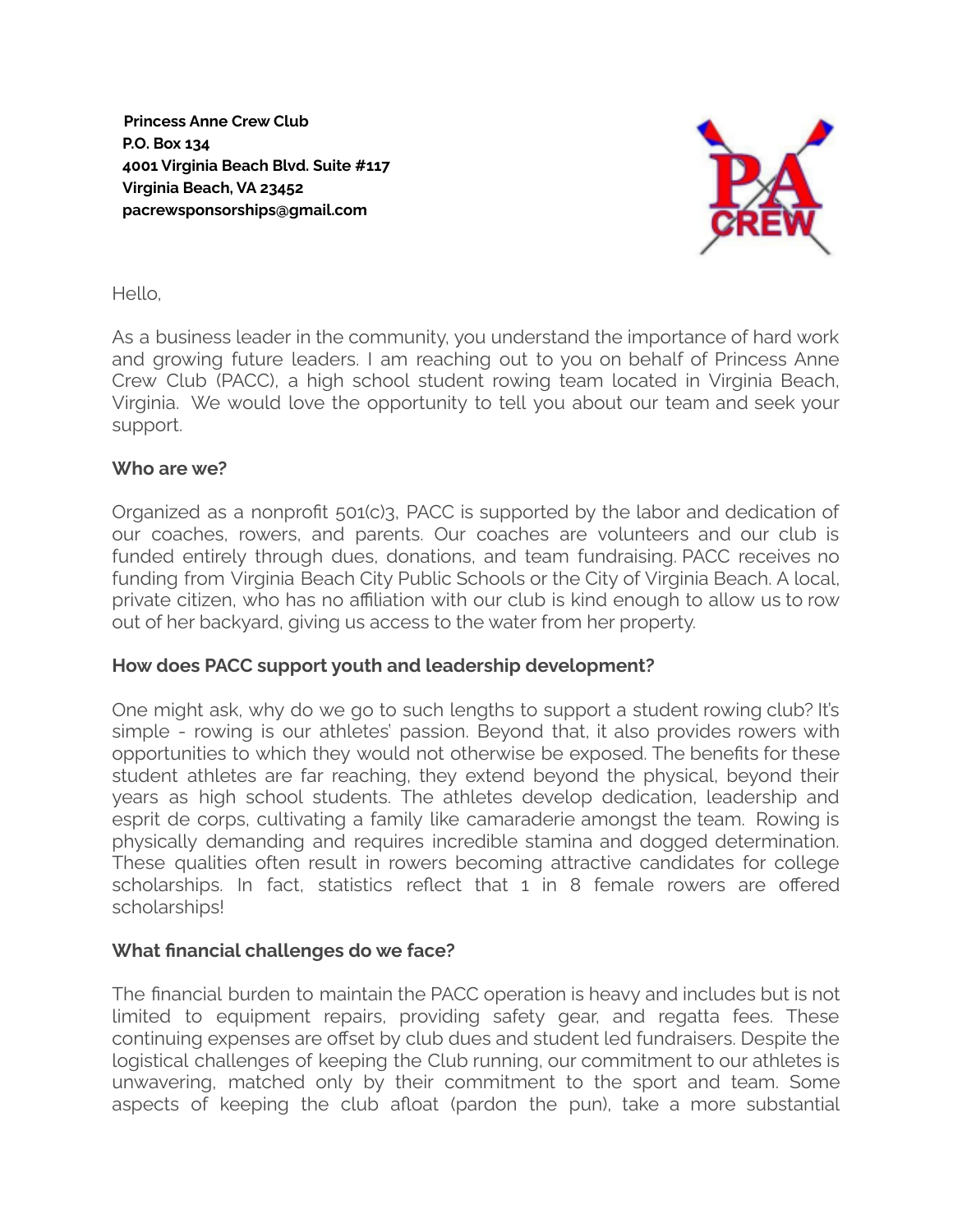monetary effort though, such as replacing our aging boats - the average age of our boats is older than our senior rowers! One used, four-person boat can cost \$7,500 - \$10,000, a fee beyond our club's capabilities. In short, donations from generous sponsors such as yourself/your company will assist our student athletes beyond measure.

# **How can you help?**

We offer our sponsorship partners various levels of marketing visibility through our monthly newsletter, (The Rudder), our website, (www.pacrew.com), our social media platforms, and at all fall and spring regattas, locally and regionally. These regattas are huge events, attended by thousands of people from well beyond our local area. They will allow us to proudly display our sponsors in a number of ways including on our vehicles, rowers' uniforms, on boats and with attractive advertising banners outside our PACC marquee.

Thank you for taking the time to consider sponsoring the Princess Anne Crew Club. We value and appreciate any donation. We know you are very busy and are very grateful for your attention. Please reach out to our Corporate Sponsorship Coordinator, Amanda Canonica at pacrewsponsorships@gmail.com with any questions or for further details. If you would like to review our financial statement, one can be requested through the State of Virginia Office of Charitable and Regulatory Programs at (800)-828-1120 or by visiting www.vdacs.virginia.gov. Again, thank you from the entire PACC rowing community.

Sincerely,

Jon Macy Head Coach Princess Anne Crew Club

www.pacrew.com